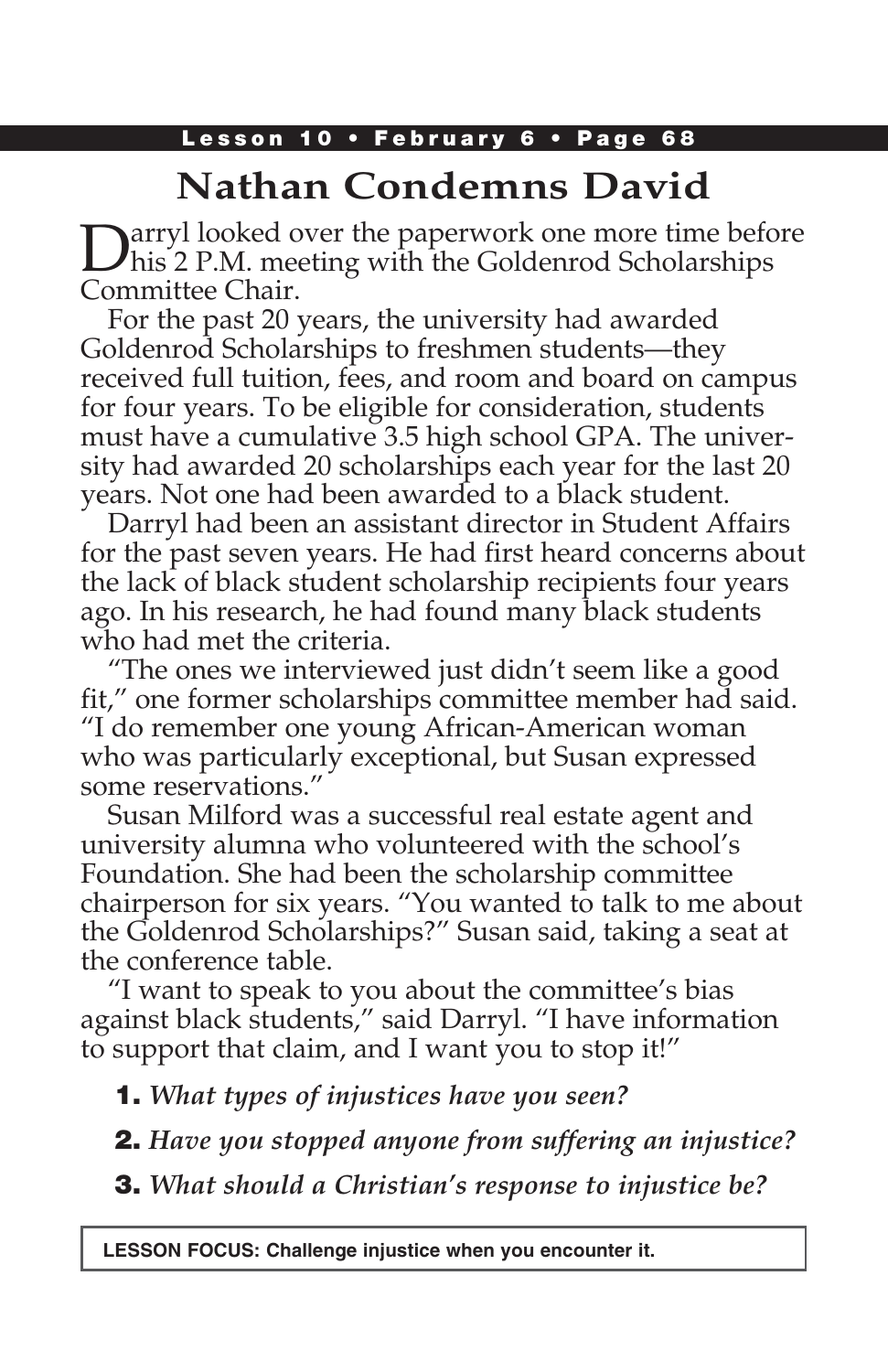## A Tale of Injustice

#### *2 Samuel 12:1-4, KJV*

**1 And the LORD sent Nathan unto David. And he came unto him, and said unto him, There were two men in one city; the one rich, and the other poor. 2 The rich man had exceeding many flocks and herds: 3 But the poor man had nothing, save one little ewe lamb, which he had bought and nourished up: and it grew up together with him, and with his children; it did eat of his own meat, and drank of his own cup, and lay in his bosom, and was unto him as a daughter.**

**4 And there came a traveller unto the rich man, and he spared to take of his own flock and of his own herd, to dress for the wayfaring man that was come unto him; but took the poor man's lamb, and dressed it for the man that was come to him.**

*2 Samuel 12:1-4, NIV* 

**1 The Lord sent Nathan to David. When he came to him, he said, "There were two men in a certain town, one rich and the other poor. 2 The rich man had a very large number of sheep and cattle, 3 but the poor man had nothing except one little ewe lamb he had bought. He raised it, and it grew up with him and his children. It shared his food, drank from his cup and even slept in his arms. It was like a daughter to him.**

**4 "Now a traveler came to the rich man, but the rich man refrained from taking one of his own sheep or cattle to prepare a meal for the traveler who had come to him. Instead, he took the ewe lamb that belonged to the poor man and prepared it for the one who had come to him."**

David had sinned by intentionally having a man killed and then taking his wife. Bathsheba was now David's wife, but the consequences of the affair were far from over. The Lord would bring judgment on David.

The prophet Nathan had been with David a long time and knew the king well. But Nathan was no fool. David could have Nathan executed for condemning the adultery.

So Nathan decided to take a different approach with the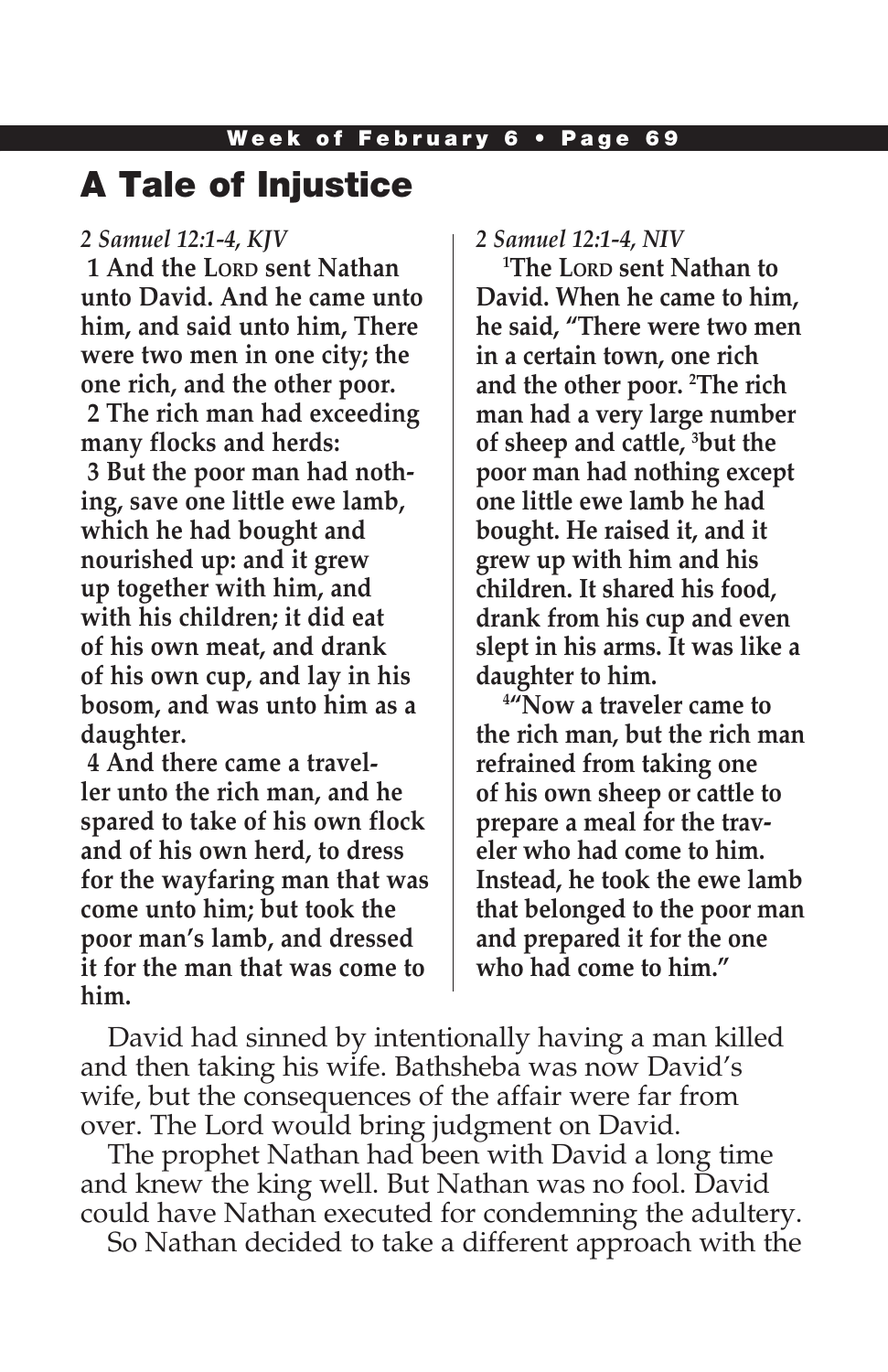#### Week of February 6 • Page 70

king. The prophet devised a fictional parable that would expose the darkness of the king's soul.

The characters in Nathan's story were two men, one rich, one very poor. The rich man had hundreds if not thousands of sheep, in addition to abundant cattle. The poor man had nothing more than a little lamb he had bought with his hard earned money. He allowed it to grow up with his children, like a family pet. However, when the rich man welcomed a guest to his home, he did not take from the surplus of his livestock, but snatched away the young lamb from the poor man and his family, and then served that meat to his guest.

Little did David know, but the prophet was using this parable to set the king up for self-condemnation.

4. *Why did Nathan take the route of telling David a parable in order to expose the king's wrongdoing?* 

5. *What injustice did Nathan's story portray that also reflected the king's immoral behavior?* 

# You Are the Man!

#### *2 Samuel 12:5-9, KJV*

**5 And David's anger was greatly kindled against the man; and he said to Nathan, As the LORD liveth, the man that hath done this thing shall surely die: 6 And he shall restore the lamb fourfold, because he did this thing, and because he had no pity.**

**7 And Nathan said to David, Thou art the man. Thus saith the**  LORD God of Israel, I anointed **thee king over Israel, and I delivered thee out of the hand of Saul;**

*2 Samuel 12:5-9, NIV* 

**5 David burned with anger against the man and said to Nathan, "As surely as the**  LORD lives, the man who **did this must die! 6 He must pay for that lamb four times over, because he did such a thing and had no pity."**

**7 Then Nathan said to David, "You are the man!**  This is what the LORD, **the God of Israel, says: 'I anointed you king over Israel, and I delivered you from the hand of Saul. 8 I**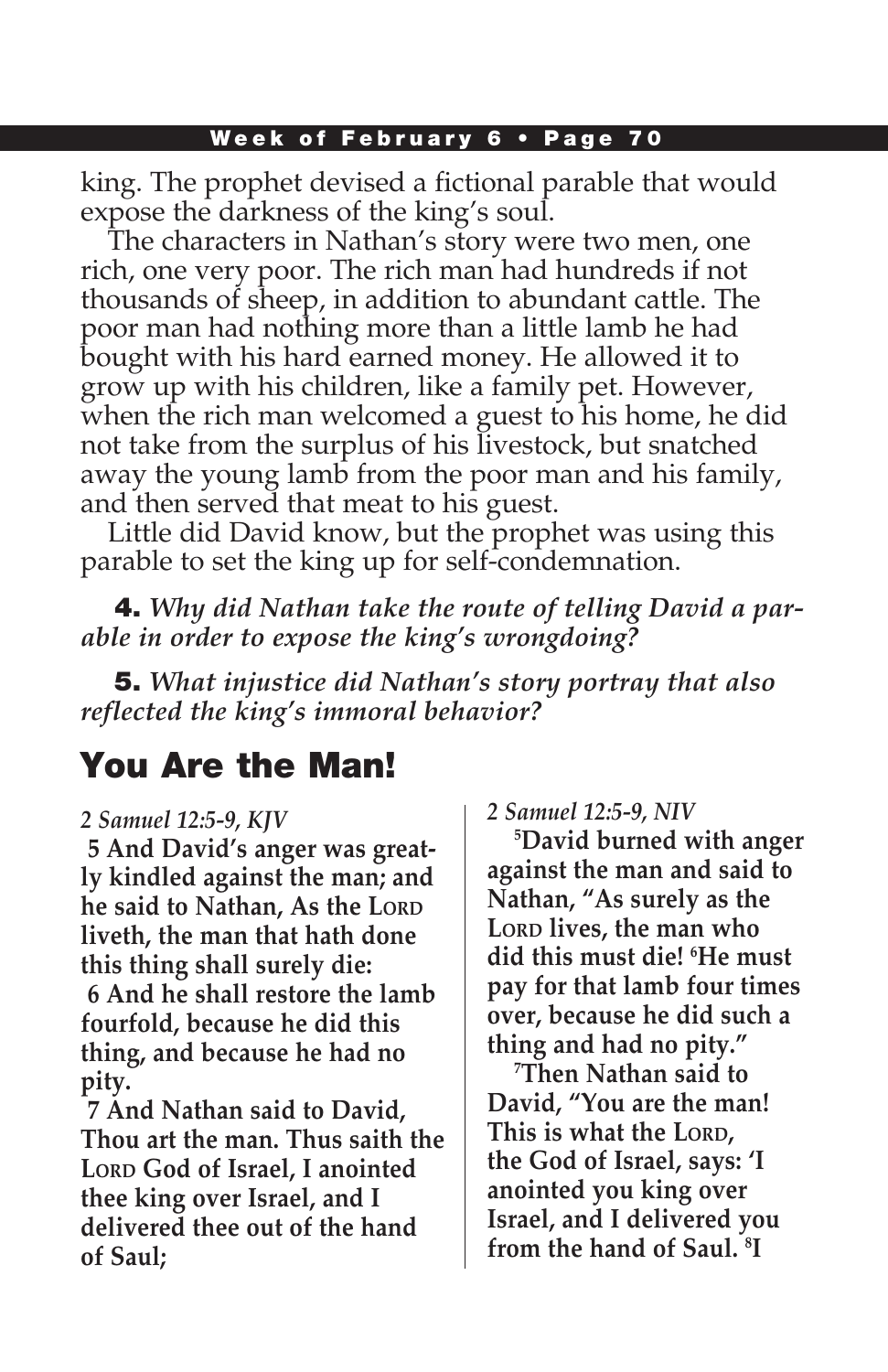#### Week of February 6 • Page 71

**8 And I gave thee thy master's house, and thy master's wives into thy bosom, and gave thee the house of Israel and of Judah; and if that had been too little, I would moreover have given unto thee such and such things. 9 Wherefore hast thou despised the commandment of the LORD, to do evil in his sight? thou hast killed Uriah the Hittite with the sword, and hast taken his wife to be thy wife, and hast slain him with the sword of the children of Ammon.**

**gave your master's house to you, and your master's wives into your arms. I gave you all Israel and Judah. And if all this had been too little, I would have given you even more. 9 Why did you despise the word of the LORD by doing what is evil in his eyes? You struck down Uriah the Hittite with the sword and took his wife to be your own. You killed him with the sword of the Ammonites."**

David's reaction to Nathan's fictional story was one of fury and outrage. What seemed to bother David so much was the apparent imbalance of power behind this particular injustice. To take advantage of such a powerless individual was a deep moral outrage in the heart of the king.

But after saying the wealthy man should die, the king seemed to backtrack a little bit. Instead of paying with his life, the wealthy man needed to compensate the poor man for the lamb four times over.

But the prophet Nathan shocked David when he said "You are the man!" David was guilty of the very thing for which he has condemned the fictional wealthy man.

Nathan summarized everything that God had done for David. God not only saved him from Saul, but gave him what Saul had accumulated, even his wives. If David had asked for more, the Lord would have given it to him. In his arrogance and power, David violated the wife of another man. Of course, the Lord considered this inexcusable.

6. *What infuriated David about the wealthy man's actions?* 

7. *What did God point out to David?*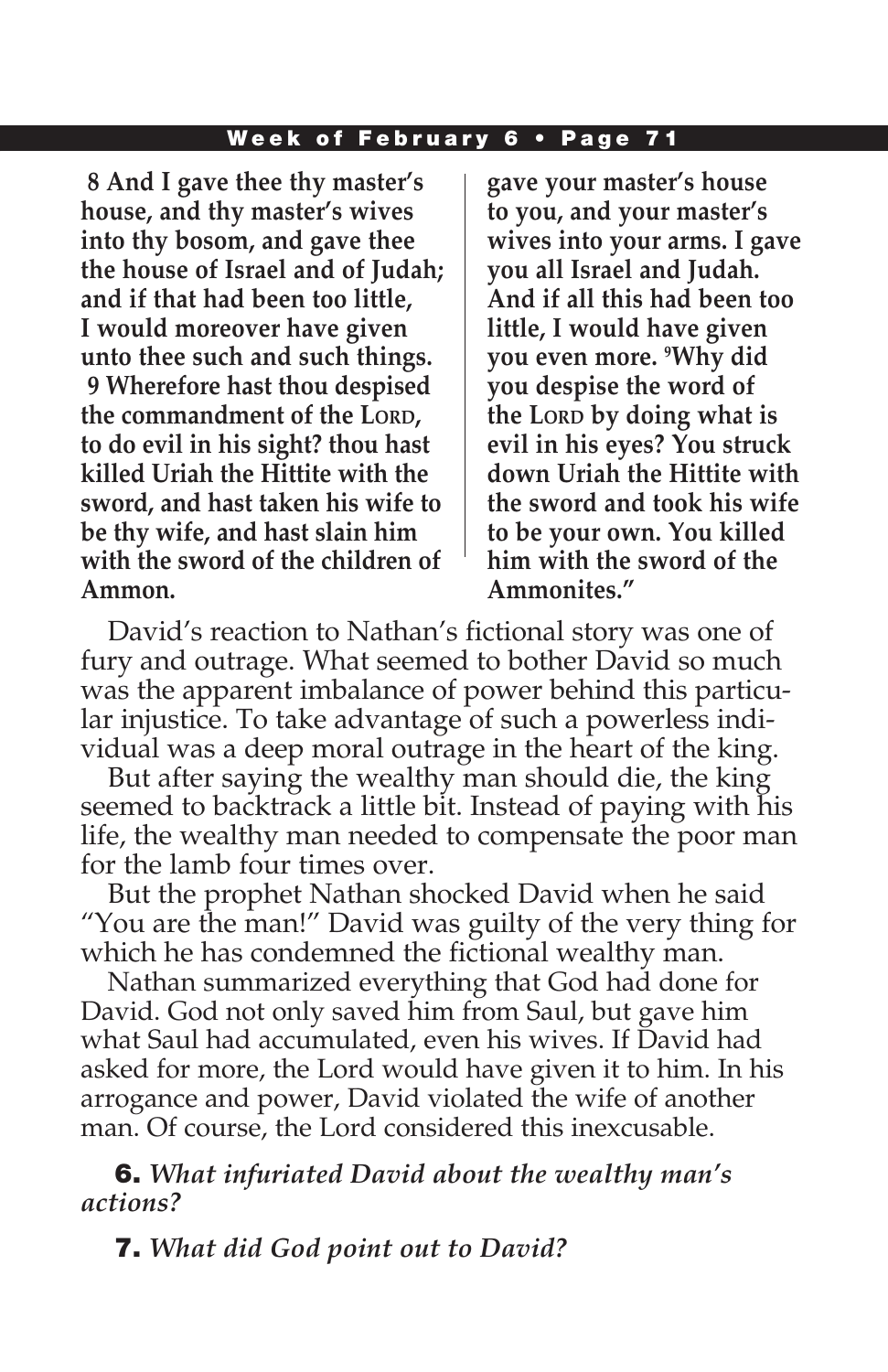#### Week of February 6 • Page 72

### Confession and Repentance

#### *2 Samuel 12:13-15, KJV*

**13 And David said unto Nathan, I** have sinned against the LORD. **And Nathan said unto David, The**  LORD also hath put away thy sin; **thou shalt not die.**

**14 Howbeit, because by this deed thou hast given great occasion to the enemies of the LORD to blaspheme, the child also that is born unto thee shall surely die.**

**15 And Nathan departed unto his house.** And the LORD struck the **child that Uriah's wife bare unto David, and it was very sick.**

#### *2 Samuel 12:13-15, NIV*

**13Then David said to Nathan, "I have sinned against the LORD."** 

**Nathan replied, "The**  LORD has taken away your **sin. You are not going to die. 14But because by doing this you have shown utter contempt for the LORD, the son born to you will die."**

**15After Nathan had gone home, the Lorp struck the child that Uriah's wife had borne to David, and he became ill.**

David repented immediately. He realized that he had just spelled out his own condemnation. Instead of justifying his actions as an all-powerful king, David humbled himself and said that he had sinned against the Lord.

But the Lord made it absolutely clear through the prophet Nathan what David had done. Not only had he taken a little lamb from a faithful and loyal soldier, but when he failed to cover up the consequences of his horrible behavior, he had the woman's husband killed. The Lord told David that he even used his enemies to take the life of this faithful man and soldier. The king did not even have the courage to do it himself.

The end of this tragic story does result in David's redemption, but at great cost. The child that was born to David and Bathsheba died shortly after he was born.

8. *What was David's immediate response to Nathan's revelation here?* 

9. *What would be the severe consequence of David's sin, even though the Lord had forgiven him?*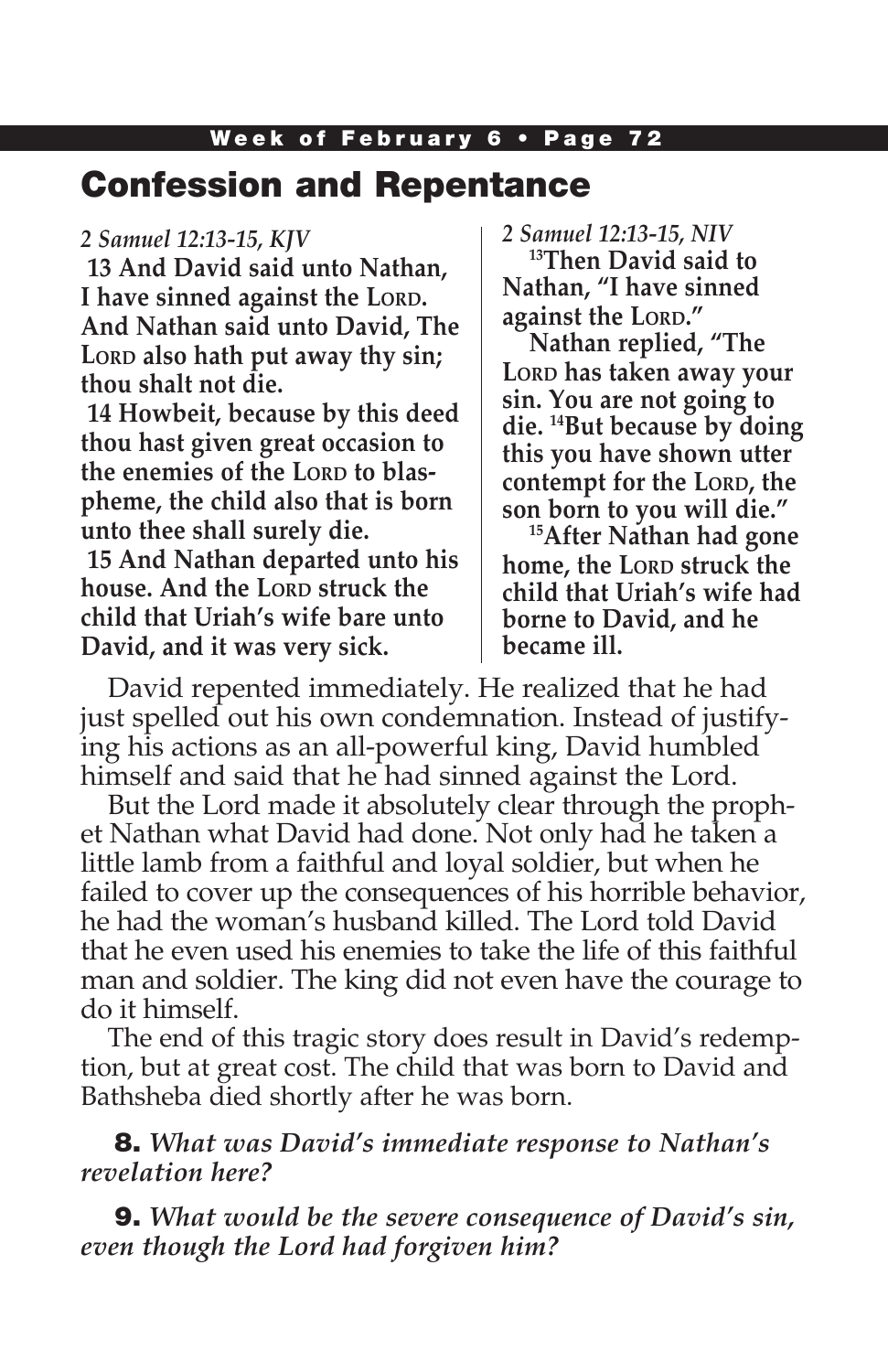### Week of February 6 • Page 73 The Black Church Confronts Injustice

The black church has been a tower of strength for the black community since the time the United States was founded. The first black church began as a challenge to discrimination when Absalom Jones and Richard Allen courageously refused to sit at the back of a church in Philadelphia that they had helped start and grow.

Women such as Jarena Lee also blazed a trail for black women and their rights. Lee met Allen, who at first would not let her in the pulpit, but later was convinced by the Holy Spirit to authorize her to preach. Lee challenged the church and its stand against women preaching and the negative view of black women in society. Black pastors such as the Rev. Jermain Wesley Loguen not only preached against slavery before the Civil War, but he also helped slaves escape via the Underground Railroad.

The Civil War and the 13th Amendment ended slavery, but the black church still had to fight for equal rights for everyone. During the Civil Rights era, the church was the hub for the next organized march or protest against racist Jim Crow laws. Ministers such as Rev. Martin Luther King, Jr., led the way like a new Moses. Rev. King said, "Injustice anywhere is a threat to justice everywhere."

Today, the church continues to be that anchor in the community. Currently, many black churches provide food drives, polling places, after-school childcare, and other pertinent services for the community while continuing to fight against injustice. Churches want to call for the powerful in society to bring equality and justice to all people.

10. *Why does injustice linger even after people have pointed it out?*

11. *What are at least three things you need to be an effective challenger of injustices?*

12. *Why should the Church be the first to stand up against injustices?*